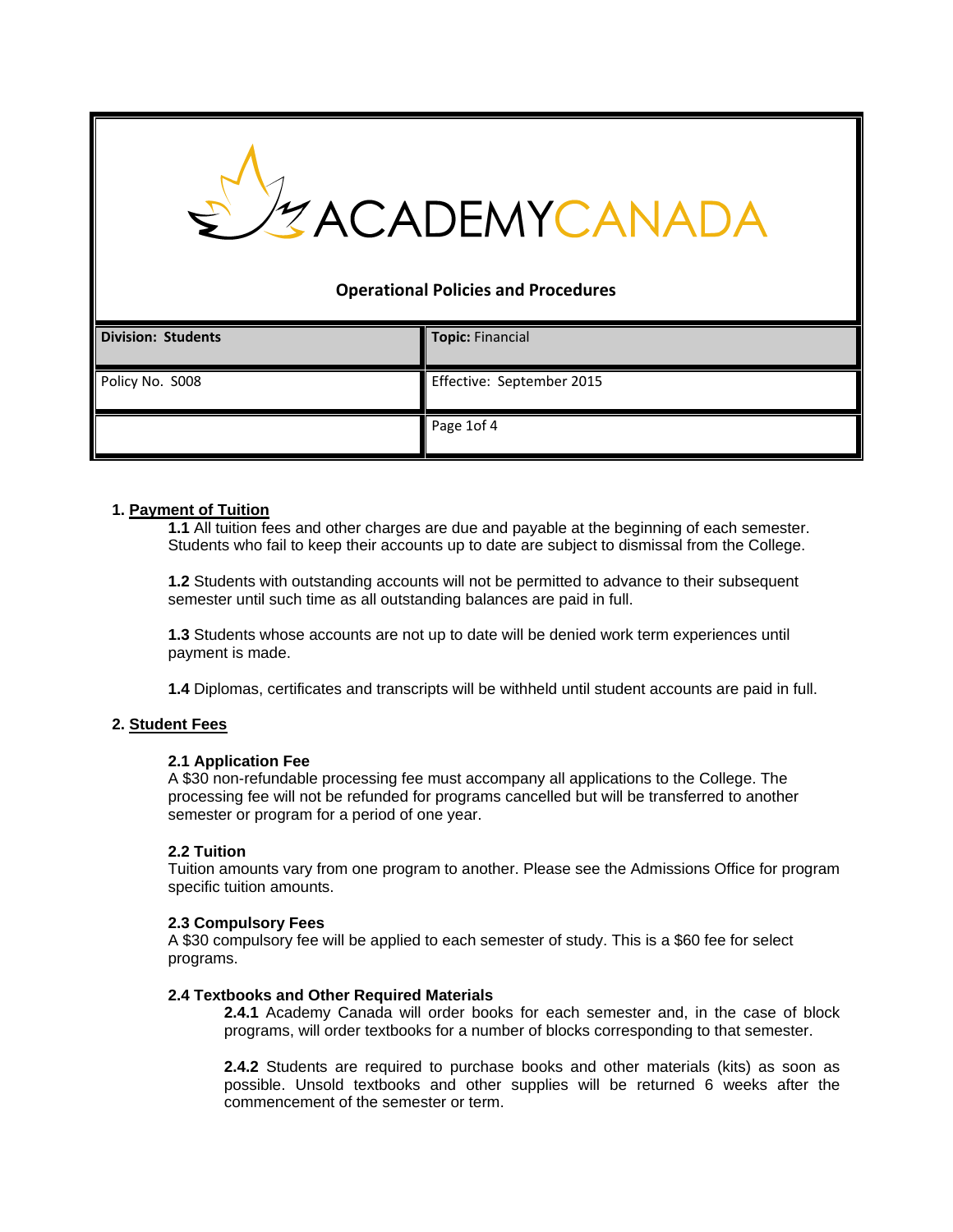**2.4.3** Only new students whose loans have been delayed and are in good financial standing will be eligible to request textbooks and supplies on credit. Approval of such requests is at the discretion of Campus Business Office Personnel.

### **2.5 Miscellaneous**

#### **2.5.1 Additional Transcripts**

A processing fee of \$5 is charged for each additional copy of the Official Transcript of marks. The original Official Transcript is issued free of charge, provided all accounts with the Business Office are settled.

#### **2.5.2 Canadian Adult Achievement Test (CAAT) Results**

A processing fee of \$30.00 is charged for release of CAAT results to another training institution. There is no fee applicable to transfer CAAT results from one program application to another at Academy Canada.

#### **2.5.3 Re-Reads**

Re-reads refer to an opportunity to have any evaluation re-assessed. Request forms are available through the Registrar's office. Each re-read will cost \$20; this charge will be credited to the student's account or refunded to the student only should the mark increase.

#### **3. Students on an Individualized Delivery Plan**

**3.1** Students who fail a course, or are not able to complete a program of study through the class delivery plan, *may* be offered an Individualized Delivery Plan (IDP).

**3.2** A separate agreement/contract will be drawn up for each portion of a student's IDP, so that no agreement covers a break period in the student's training. The total tuition due will be sum of all contracts.

**3.3** Students on an IDP will be charged pro-rated per day or proportionally per part of a day, if their new end date extends beyond their original end date. If they are doing more hours per week than a normal student they should be billed a greater per diem proportional to the number of hours they are studying. If a student is studying on their own, or as a reading course, they should still be charged for the number of hours they would have been in school for that course.

**3.4** If the student transfers straight to an IDP, or has an IDP set up before they leave for a break, they will be charged the same per diem for which they were originally contracted. If a student withdraws or is dismissed, and then decides to come back at some later date to complete their program, they will be charged the new per diem being charged to all new students.

**3.5** Where an IDP takes a student into future September months, they will be charged for the 3 registration days, at the same rate applied to that first semester or block.

**3.6** In the case of an IDP student withdrawing, the same 2/3 rule applies within the length of the current contract.

#### **4. ABE students**

**4.1** ABE students enter into a weekly contract with Academy Canada.

**4.2** ABE students are not charged a 10% withdrawal fee when a student withdraws.

**4.3** Students are charged for the full week, regardless of which day of the week they begin or withdraw.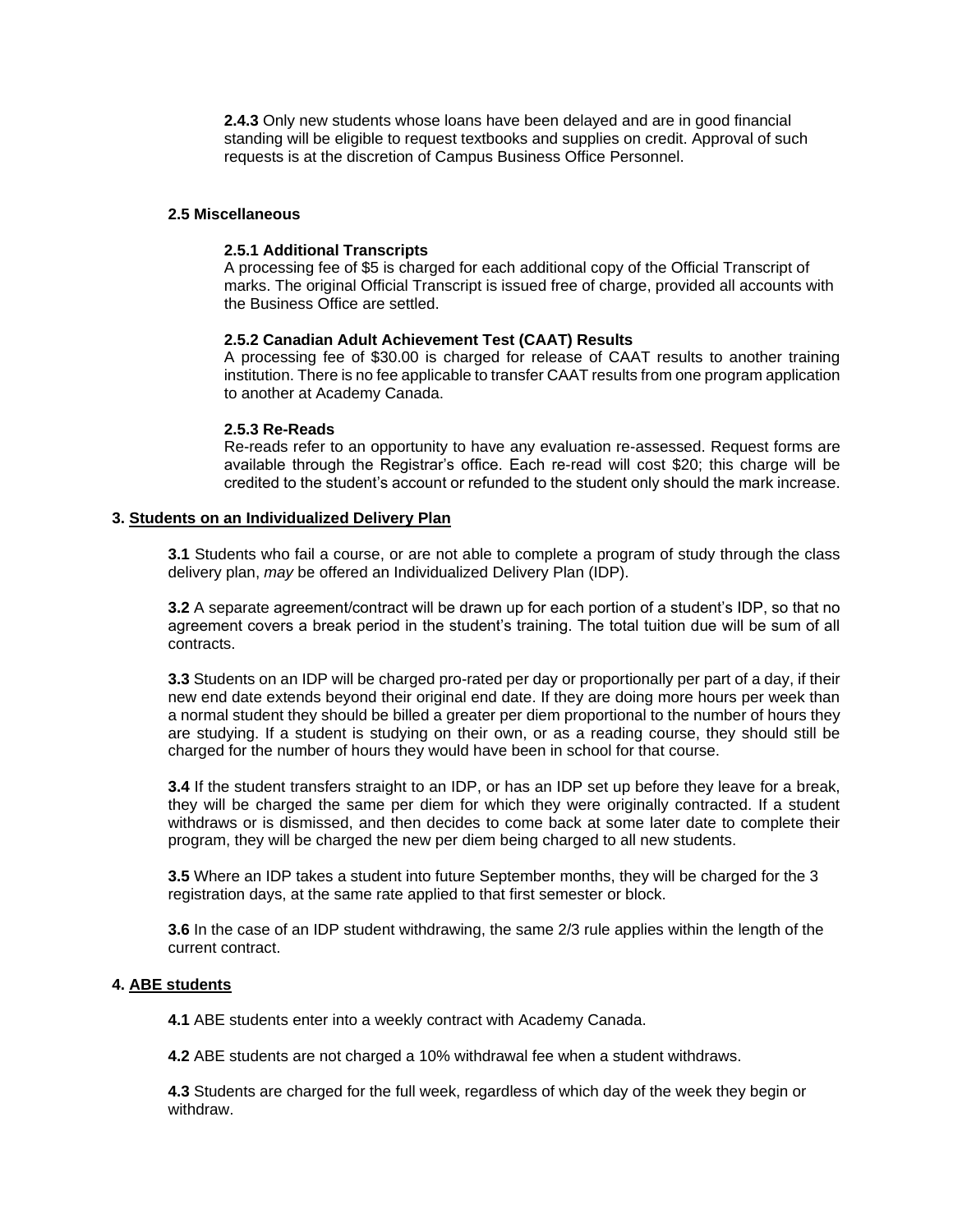**4.4** When a student graduates, then they are only charged for the number of days in the last week of study.

**4.5** If an ABE student misses a *full* week of study for medical reasons, and has a doctor's note to support this, then they are not charged for that week.

#### **5. Student Illness**

Where a student misses a period of time through illness, they are still enrolled at Academy Canada and will be charged accordingly (exception for ABE students outlined below). However, where a student will miss a significant period of time, they may be able to arrange an IDP that incorporates the time missed through illness. This will be assessed on an individual basis.

#### **6. Refunds**

**6.1** As per the Private Training Institution Regulations, if a student is dismissed by the College for academic or financial reasons, tuition refunds will be subject to the following criteria:

- · The student will be charged tuition up to and including the day of dismissal
- · There will be no withdrawal penalties
- · If it is determined that the student has overpaid, (when the contract termination report is completed), a refund will be issued.
- · If it is determined that the student has a balance owing (when the contract termination report is completed), they will be issued a letter from the Head Office Business Office

**6.2** As per the Private Training Institution Regulations, if a student submits proper written notice of their intent to withdraw from their program, tuition refunds will be subject to the following criteria:

- · The student will be charged tuition up to and including the day the withdrawal letter is received.
- · Students are subject to applicable withdrawal penalties including, where applicable:

1) If a student is two-thirds of the way through their program of study, they will be charged for the full tuition of the program. No refund will be issued.

2) If a student withdraws after 21 calendar days of the start of the financial semester, they will be charged 10% of the semesters tuition cost. A student will not be charged both the two-thirds penalty and the 10% penalty.

3) If it is determined that the student has overpaid, (when the contract termination report is completed), a refund will be issued.

4) If it is determined that the student has a balance owing (when the contract termination report is completed), they will be issued a letter from the Head Office Business Office.

# **1. First 21 Calendar Day Refund Policy**

Making the correct career choice takes considerable consideration and sometimes, no matter how much deliberation and advanced research you do, students can find that the career they have chosen is not the right one for them. With this in mind, Academy Canada offers a unique "21 Calendar Day Refund Policy" that extends beyond the refund policy required by government legislation. Students who decide within the first 21 calendar days of their program that it is not for them (for any reason) they can withdraw or